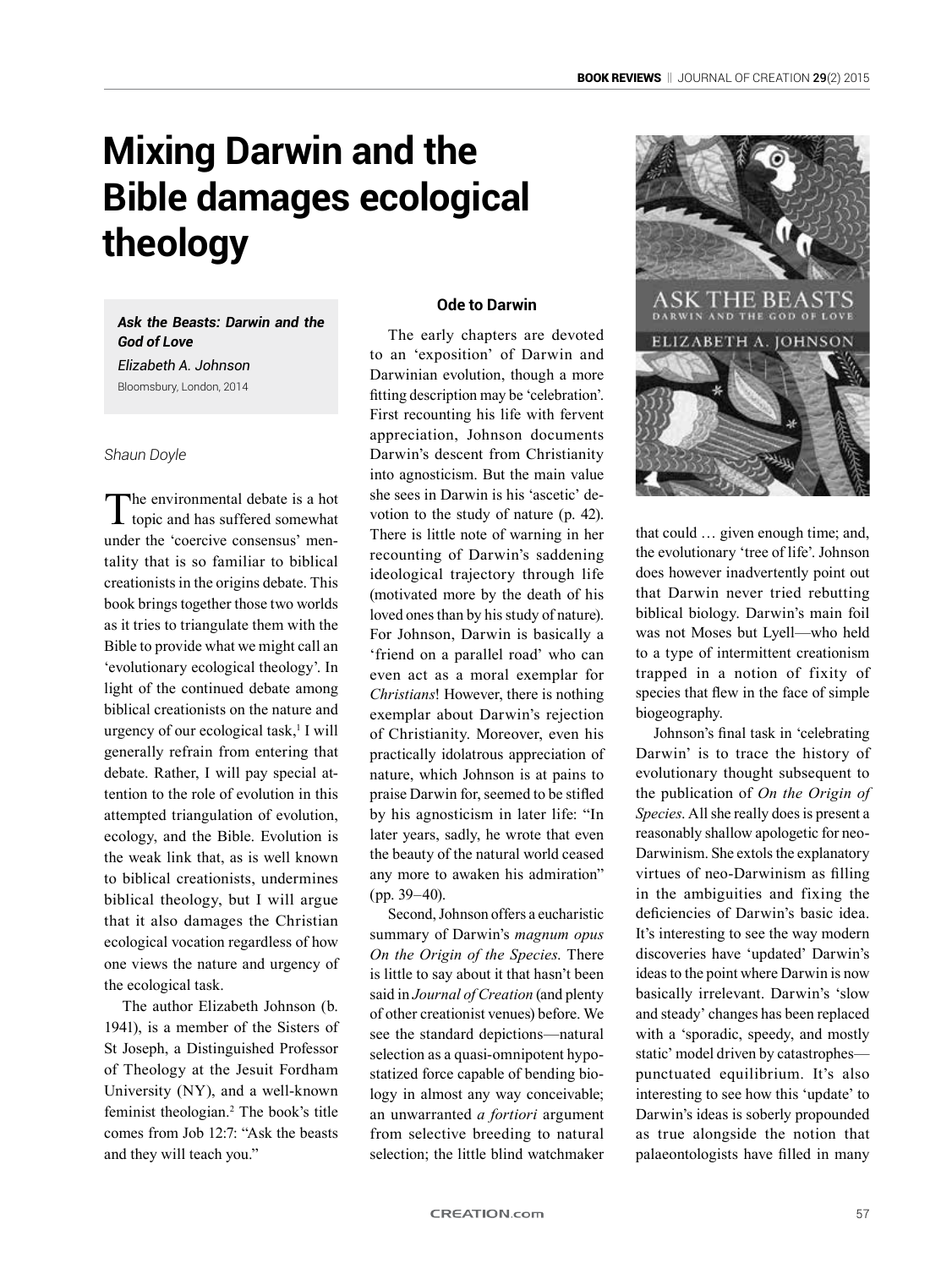gaps in the fossil record of evolution. Punctuated equilibrium is based on the paleontological fact we *don't* see such a plethora of missing links in the fossils.3 This doesn't demonstrate the success of Darwin's ideas; it demonstrates how malleable the core idea of naturalism applied to biology really is.4

Johnson then places biological evolution in its broader context—the big bang history of the universe. Again she waxes liturgical—she extols the beauty of this open-ended picture. For her, evolution is the drumbeat of the cosmos—intensely situational, yet with a seemingly innate tendency to complexify. It seems that someone forgot to tell her that we've never observed tornadoes in junkyards smash together 747s—nature does not spontaneously self-complexify in the way she needs it to.<sup>5</sup>

## **Theological issues**

## Where is the Father?

Johnson has a very strong disdain for 'patriarchal androcentrism'. It is one of the three main 'obstacles' she sees to building a 'healthy' ecoevolutionary theology (the other two being different forms of hierarchical substance dualism; pp. 125–128). She accuses it of working in concert with hierarchical substance dualism by associating men with 'spirit' and women with 'matter', thus making men more valuable than women. This patriarchalism apparently "can turn violent and exploitative with little compunction" (p. 126).

We can indeed agree that mancentred patriarchy has caused many problems. For the sake of argument, let's even grant that patriarchal androcentrism has been as bad for environment and society as Johnson says. Nevertheless, this still says little about paternity or patriarchalism *per se*. Moreover, the Bible clearly rejects

the notion that *all* forms of patriarchy are bad, since one of the most dominant positive theological motifs of the New Testament is patriarchal *theo*centrism (cf. e.g. John 12:28, Philippians 2:11, Ephesians 3:14–15, and James 1:18). What does Johnson have to say about this? How might we reform and reformulate the notions of patriarchy and paternity along biblical lines to provide us with rich theological impetus for the ecological task?

Despite being so vocal about the problems patriarchy has caused, she offers *nothing* on how to reconceptualize patriarchy as part of the solution. The references to Jesus and the Spirit run into the hundreds throughout the book but there are only nine references specifically to the Father. She develops a rich and nuanced ecological theologies of Christ and the Spirit but offers nothing towards a positive ecological theology of the Father. She frequently discusses 'God', and where a specific divine person is the intended reference, it would most naturally refer to the Father. But there is a world of semantic difference between calling the first person of the Trinity 'God' and calling *him* 'Father' when patriarchy is a major target for criticism. For instance, she glosses over a rich picture of *paternal* care in Luke 12:6 for a more generic focus on *theological* care, and one that focuses on the care of Jesus and the Spirit when the explicit subject of the passage is the Father (pp. 233–234)!



Johnson's dismissal of patriarchy mirrors her silence on the Father in her 'Trinitarian' ecological theology, and thus lacks any notion that *paternal* care could contribute positively to our understanding of the ecological task."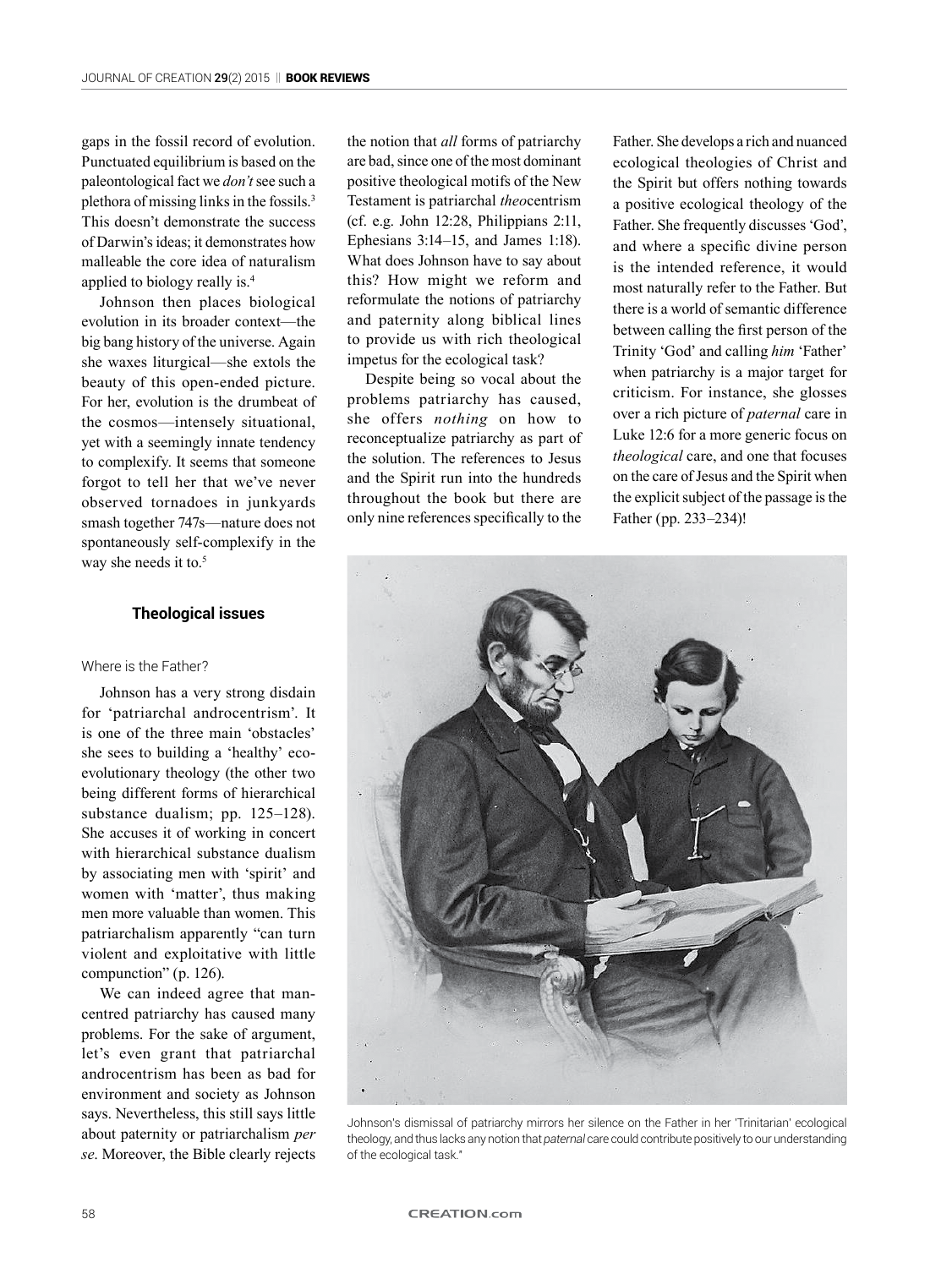It's hard not to be left with the impression that Johnson thinks patriarchy is irredeemable; it can only be part of the problem and can't offer anything to the solution. This is to be expected from someone who was described as "one of those hard feminists who think that the use of that label [patriarchal] is enough to settle a debate".6 Thus the absence of the Father from her positive theologizing is a massive lacuna, especially in light of the strident denunciation of patriarchy as manifested among men. After all, if anyone can offer a theological impetus to our ecological behaviour, surely the Father can, since not even a single sparrow is forgotten by Him (Luke 12:6).

#### Panentheism?

Another theological problem is Johnson's 'panentheism'. Classically defined, 'panentheism' means that the world is a part of God, such as is found in neo-Platonism and process theology. This blurs the ontological distinction between God and the world (figure 2), and is a blatant denial of God's transcendence and *creatio ex nihilo*. But is this what Johnson means? She defines 'panentheism' as 'all is in God', but this is vague; both classical theists (Acts 17:28, cf. Acts 17:24–25) and classical panentheists can use this language. She tries to clarify what she means by taking 'in' in an 'ontological sense', which sounds like classical panentheism. However, she actually *affirms creatio ex nihilo*!

"…'out of nothing' means that God creates but not *from* anything else. … God's creative act … presupposes nothing except the power of divine love which brings into existence something to be worked on in the first place" (p. 216).7

What's with this conceptual confusion? Olson believes 'panentheism' is being extended beyond its classical definition.<sup>8</sup> He notes a number of selfstyled 'Christian panentheists' who are using the term 'panentheism' as a cipher to emphasize the intimacy of relation between God and the world. As such, Olson rightly argues, they are emptying the term of any meaningful theological content.

#### **Suffering evolution**

Johnson also accepts that pain,<sup>9</sup> suffering, and death are integral to the evolutionary process, and that any Adamic explanation for the origin of death and suffering in the world is inconsistent with theistic evolution (pp. 184–185). Instead, Johnson appeals to the 'freedom' of creation to





essentially get God 'off the hook' for the evils of evolution:

"Affliction arose from below, so to speak, rather than being imposed from above by direct divine will. Theologians are wont to call this the 'free process' position. Similar to discussions of free will, which is given to human beings by God yet used at times to oppose the divine will, free process in nature works in ways not necessarily always according to divine design" (p. 191).

But what does this 'freedom' actually entail? Dembski eloquently points out an irony in such 'free process' ideas:

"How can the freedom of creation, which results from a freely acting God who freely bestows freedom on creation, *force* us to become sinners and *force* the world to be a dangerous place full of natural evil? Shouldn't the freedom of creation rather give us freedom *not* to sin? And shouldn't it be possible for God to create a world whose freedom is not destructive and does not entail natural evil? Such theodicies of freedom require, at crucial points, the sacrifice of freedom."10

But worse, this free process view makes God weak, ignorant, or sadistic. Johnson clearly wants to avoid a sadistic or indifferent God:

"What John Paul II calls 'the pain of God in Christ crucified' places the living God in solidarity with all creatures that suffer in the struggle of life's evolution. This unfathomable divine presence means they are not alone but accompanied in their anguish and dying with a love that does not snap off just because they are in trouble. Biologically speaking, new life continuously comes from death, over time. Theologically speaking, the cross gives grounds to hope that the presence of the living God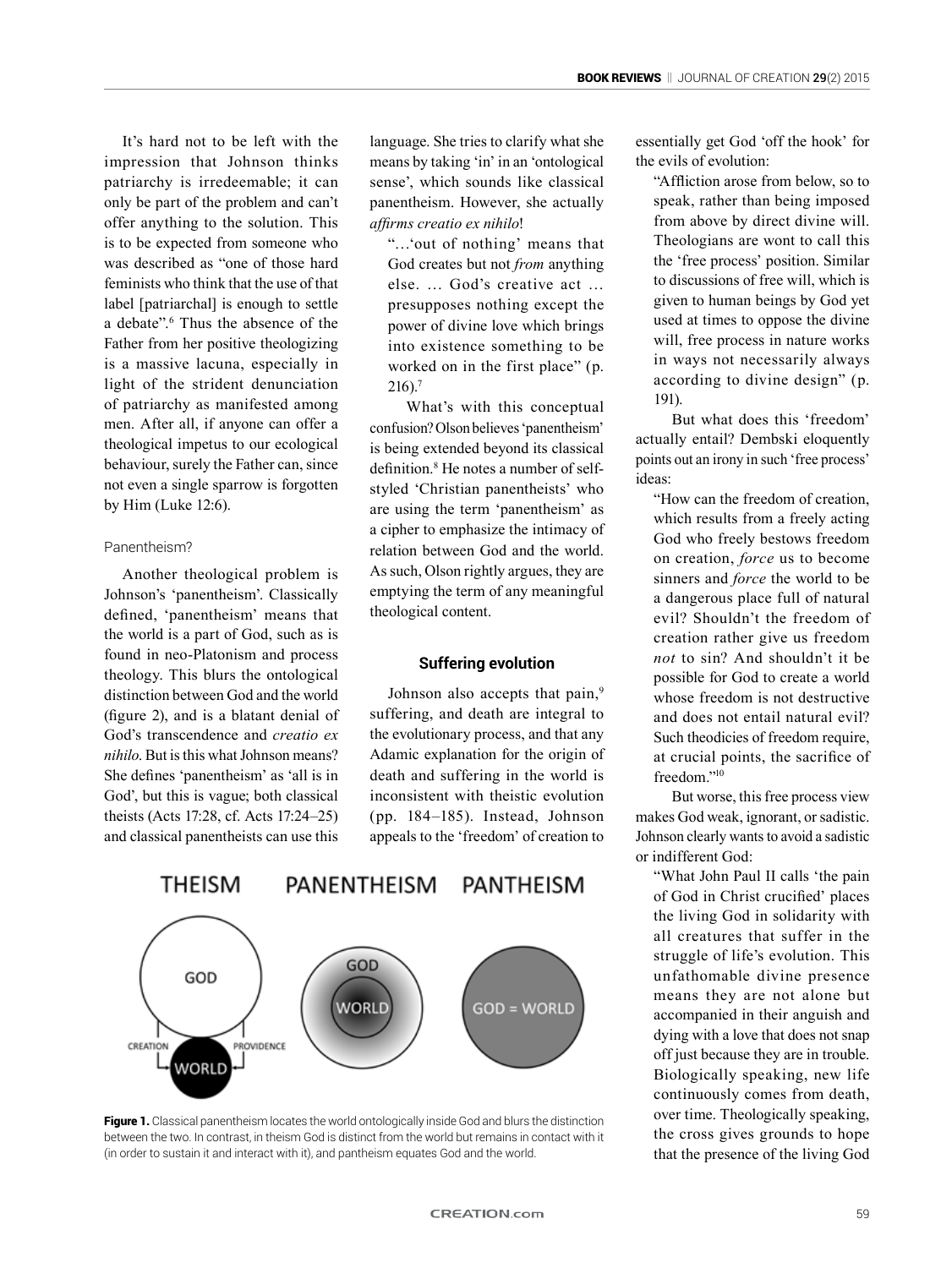in the midst of pain bears creation forward with an unimaginable promise" (p. 210).

And rightfully so. However, that leaves us with a weak and/or ignorant God, given theistic evolution. Didn't God know that these natural laws, left to their own devices, would produce billions of years of death and suffering? It's not hard for us to notice, so surely God would've picked up on it! Or is God incapable of controlling the beast he unleashed on us? Then why would he have unleashed it in the first place? Remember that, according to theistic evolution, the world was *made to be* a death-filled place; it was not *subjected* to futility as a result of sin (Romans 8:20– 22). As such, even Jesus' death and resurrection don't provide any comfort, because not even that guarantees that God can set everything right. Sure, he can save his Son, but what about the rest of us? If the world does things outside of God's control, then there's no guarantee that God can overcome the evil in the world.

But Johnson does indeed want to affirm an ecological eschatology of hope: "To my way of thinking, a case can be made that for God to love the whole means to love every part. Hence to save the whole means to save every individual, every bear" (p. 230). But she also said: "To be created is to be finite and mortal. Such limitation is not evil but simply the condition of being a creature" (p. 219). This is contradictory; if death is intrinsic to created being, then we cannot hope for a deathless future. We will always be creatures, and as long as "To be created is to be … mortal", then we *must* be mortal.<sup>11</sup> Moreover, this not only presumes that theistic evolution is true but that God *had* to use evolution to create, which is absurd. God was free to specially create creatures that could live forever.

Nonetheless, Johnson's 'ecological eschatology' may strike many as overly sentimental but the general picture she paints is not without

support in church history. She rightly castigates a trajectory of thought that devalues the redemptive value of the non-human living world, taking e.g. Thomas Aquinas<sup>12</sup> to task for excluding animals and plants from the new heavens and earth (p. 229). And she draws support for her view from John Wesley (commenting on Romans 8:19–22) that all individual creatures will be redeemed:

"In the new earth, as well as the new heavens, there will be nothing to give pain, but everything that the wisdom and goodness of God can create to give happiness. As a recompense for what they once suffered while under 'the bondage of corruption' … they shall enjoy happiness suited to their state, without alloy, without interruption, and without end" (p. 232).<sup>13</sup>

However, note the crucial phrase for Wesley's belief in the final redemption of all animals: "As a recompense for what they once suffered while under 'the bondage of corruption' ". For Wesley, this was *not* a condition animals were created in, as theistic evolution maintains, but was a consequence of the Fall:

"As all the blessings of God in paradise flowed through man to the inferior creatures; as man was the great channel of communication, between the Creator and the whole brute creation; *so when man made himself incapable of transmitting those blessings*, that communication was necessarily cut off [emphasis added]."13

A rebellious world for rebellious man. The world reflects the state of its steward. The Bible is clear that human mortality and creaturely corruption resulted from Adam's sin and thus were not necessary (Genesis 3:19, Romans 5:12, Romans 8:19–23, and 1 Corinthians 15:20–22). Theistic evolution *cannot* operate under such a rubric because death and suffering are *intrinsic* to evolutionary process but this is quite clearly contradicts the rubric of Romans 8:19–22.14 As such, Johnson finds herself agreeing with Wesley's 'eco-eschatology' while jettisoning the only framework able to justify it from Scripture—biblical creation.

#### **Evolutionary ecotheology?**

So how does Johnson try to draw evolution and biblical theism together to reform our thinking about ecology? Her first notion is a 'conversion to the Earth': "Facing these evils in a spirit of repentance, we need the grace to be converted to the patterns established by the Spirit in the giving of life itself. We need a deep spiritual conversion to the Earth" (p. 258). To do that, Johnson says we need a new paradigm to view the Earth through—the community of creation paradigm, which "positions humans not above but within the living world which has its own relationship to God accompanied by a divinely-given mandate to thrive" (p. 267). She says that the old 'dominion paradigm' of Genesis 1:28 and Psalm 8 apparently ended up facilitating all the sins that have brought about the 'ecological crisis'. She applauds attempts to reform the paradigm along the lines of stewardship (p. 266), but they're apparently still not enough:

"The strong hubris entailed in the effective history of this paradigm needs to be remedied by a different conceptuality of the human place in the world, religiously speaking" (p. 267).

This is too hasty. We can turn this back on Johnson's 'community' paradigm just as harshly—since community members can be lazy freeloaders, perhaps we should abandon the community paradigm altogether! If there is any problem with the dominion paradigm, it's not that it's inherently flawed, it's that it's *incomplete*. But so too is the 'community of creation' paradigm. The fundamental lack in the community of creation paradigm is that, in itself, it doesn't delineate what role we should have in that